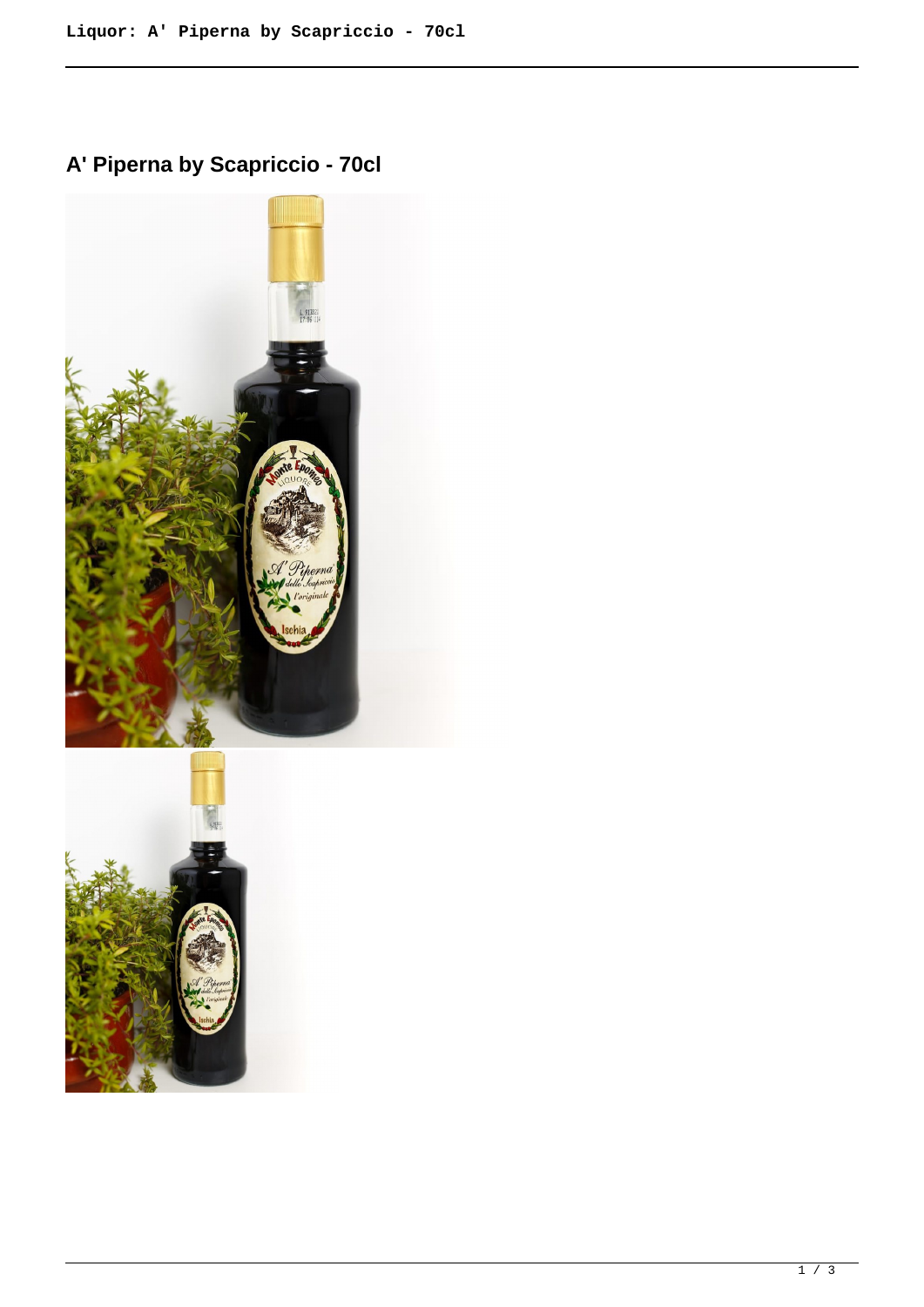



Piperna - Bottiglia da 70cl

Rating: Not Rated Yet **Price**  Base price with tax 16,00 €

Sales price 16,00 €

Discount

[Ask a question about this product](https://shop.ischia.it/index.php?option=com_virtuemart&view=productdetails&task=askquestion&virtuemart_product_id=68&virtuemart_category_id=6&tmpl=component)

Manufacturer**[Scapriccio Bistrot](https://shop.ischia.it/index.php?option=com_virtuemart&view=manufacturer&virtuemart_manufacturer_id=5&tmpl=component)** 

## Description

**T**he Piperna by Scapriccio, the original Ischian bitterness with its many varieties, produced with the famous aromatic herb of the typical alibischitana rabbit A' PIPERNA.

the Piperna, a bitter derived from the same plant that has the peculiarity of growing lush on the island of Ischia.

**Ingredients**: + Piperna + Alcohol + Sugar + Water + and ... a Secret Ingredient!

**Preparation**: It requires a particularly complex workmanship, difficult to reproduce at home. Since Piperna is a unique and original product, the recipe is jealously guarded, but some of the main ingredients have been unveiled ...

## **Reviews**

Wednesday, 25 November 2020

Ho ordinato 2 piperne e devo dire che il pacco è arrivato in perfette condizioni, un po' in ritardo dovuta alla situazione covid, ma tutto